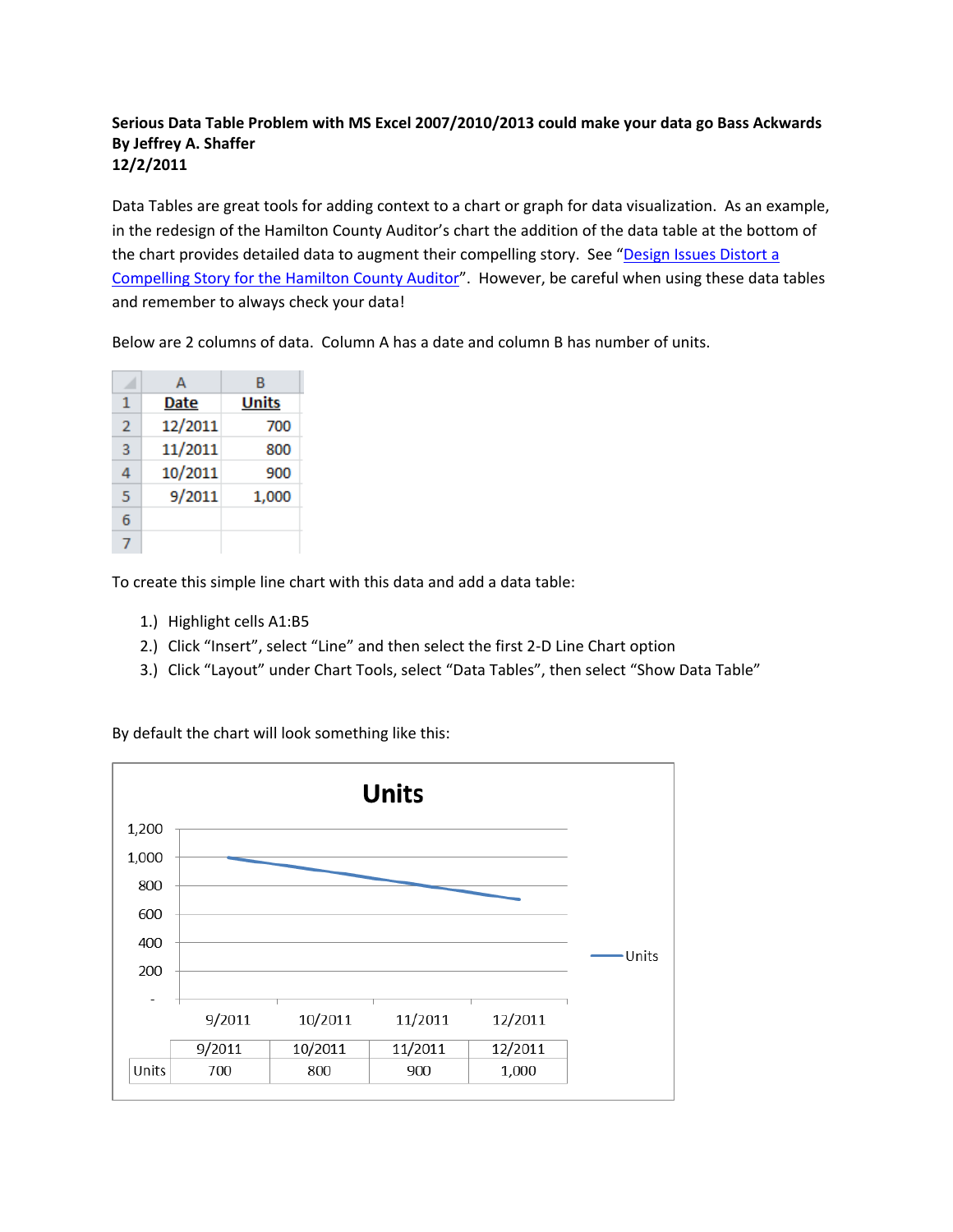$\sf{B}$  $\mathsf A$ C D E G H K F J  $\,1\,$ **Date Units**  $\overline{2}$ 12/2011 700 3 11/2011 800 Data Table Problem in Excel 4 10/2011 900 5  $9/2011$ 1,000 1,000 6 900 800  $\bar{7}$ 700 8 9 10  $11$ 12 13 9/2011 10/2011 11/2011 12/2011 14 700 800 900 1,000 15 16

After some chart clean up and reformatting, the chart looks like this: *Data labels added to showcase the discrepancy between the actual data and the data table values.*

Excel automatically treats the dates in the proper order, from September to December. Also, the line chart and the data labels show correctly and the values are clearly decreasing at a rate of 100 units per month. **However, the values in the data table are reversed.** This is not an axis problem and this cannot be fixed by reversing the order on the axis. This is a critical error in the way Excel handles the data within the data table. The first cell, either at the top of vertical data or on the left of horizontal data, will be the first cell in the data of the data table, even if the date are automatically sorted by Excel.

 $17\,$ 

The easiest solution for this is to simply reorder the data by date from oldest to most recent. Once the dates are resorted then the data in the data table will be correct.

| ×                       | $\overline{A}$ | B            | $\mathsf{C}$ | D | E      | F                                    | G       | H |         |  |
|-------------------------|----------------|--------------|--------------|---|--------|--------------------------------------|---------|---|---------|--|
| 1                       | <b>Date</b>    | <b>Units</b> |              |   |        |                                      |         |   |         |  |
| $\overline{2}$          | 9/2011         | 1,000        |              |   |        |                                      |         |   |         |  |
| $\overline{\mathbf{3}}$ | 10/2011        | 900          |              |   |        | <b>Corrected Data Table in Excel</b> |         |   |         |  |
| 4                       | 11/2011        | 800          |              |   |        |                                      |         |   |         |  |
| 5                       | 12/2011        | 700          |              |   | 1,000  |                                      |         |   |         |  |
| 6                       |                |              |              |   |        | 900                                  |         |   |         |  |
| $\overline{7}$          |                |              |              |   |        |                                      | 800     |   | 700     |  |
| 8                       |                |              |              |   |        |                                      |         |   |         |  |
| $\overline{9}$          |                |              |              |   |        |                                      |         |   |         |  |
| 10                      |                |              |              |   |        |                                      |         |   |         |  |
| $11\,$                  |                |              |              |   |        |                                      |         |   |         |  |
| 12                      |                |              |              |   |        |                                      |         |   |         |  |
| 13                      |                |              |              |   |        |                                      |         |   |         |  |
| 14                      |                |              |              |   | 9/2011 | 10/2011                              | 11/2011 |   | 12/2011 |  |
| 15                      |                |              |              |   | 1,000  | 900                                  | 800     |   | 700     |  |
| 16                      |                |              |              |   |        |                                      |         |   |         |  |
| 17                      |                |              |              |   |        |                                      |         |   |         |  |